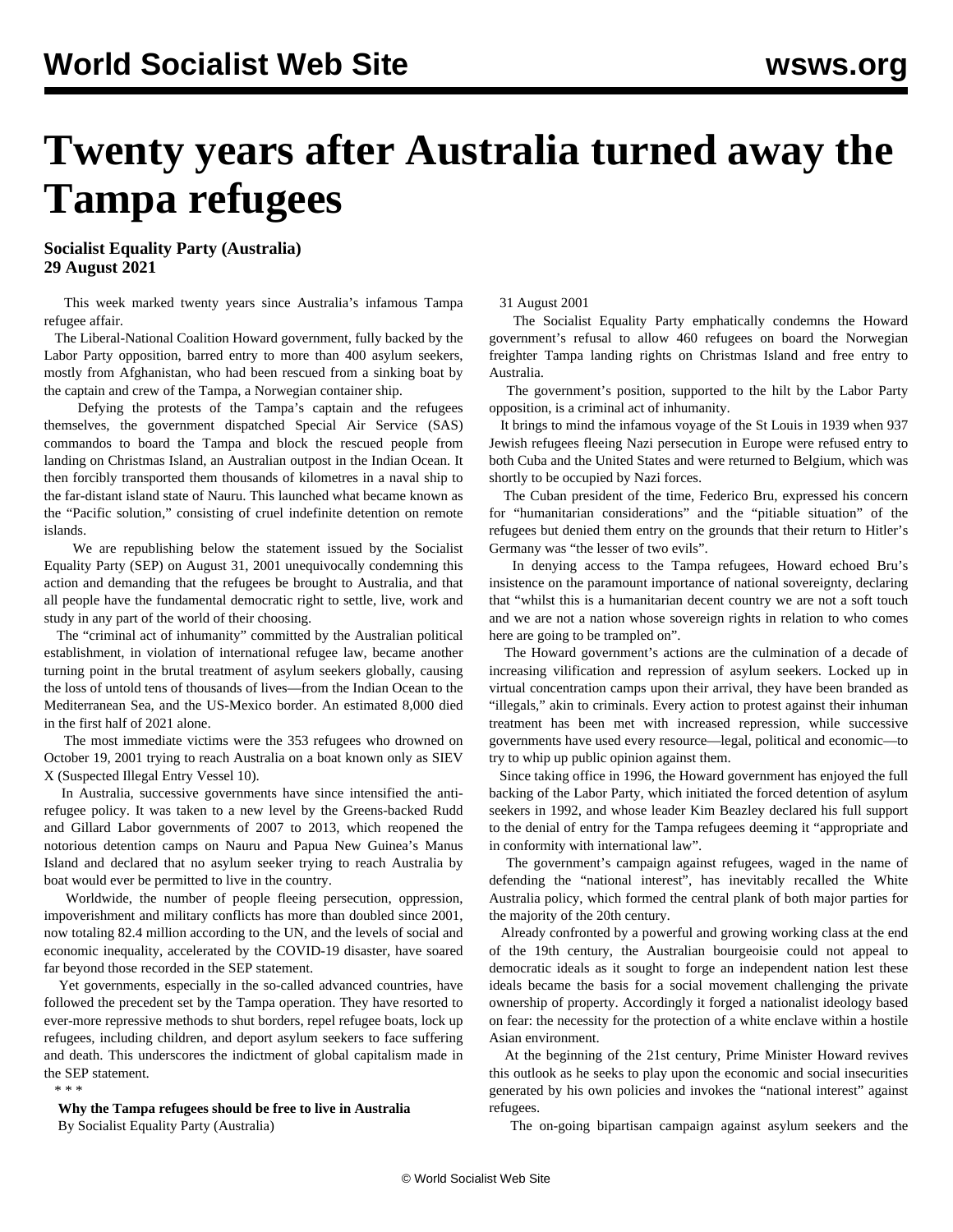attempt to create a pogrom-like atmosphere against them raises a basic question: What is their crime?

 It is merely that they have sought to flee life-threatening persecution and repression, economic deprivation and poverty and to bring themselves and their families to a safe and secure environment. This must be surely the most basic right of any individual. Yet in seeking to exercise it, they have come face to face with the Australian army.

 In opposing the Howard government's response and demanding the immediate right of entry for the Tampa refugees, the SEP bases itself on one overriding principle.

 There must be an inalienable democratic right of all people, whatever their birthplace, to settle, live, work and study in any part of the world of their choosing.

 Every government around the world, and not least the Howard regime, accepts as a fundamental principle the right of capital to move freely all over the globe in accordance with the logic of the "free market." Capital must be free and money must be accepted everywhere as a corporate "global citizen." Moreover, the wealthy have the right to live where they choose. But this right is denied to working people.

 Howard has made clear that for the government the central issue is the defence of the national state. "We cannot surrender our right as a sovereign country to control our borders," he said, "and we cannot have a situation where people can come to this country when they choose."

## **No third way**

 Here the issue is squarely posed: either defence of the unfettered democratic right of people to move anywhere in the world, or the defence of the right of the national state to impose restrictions and exclude them. There is no third way.

 This can be seen by examining the positions of some of Howard's critics, in particular the Greens and Australian Democrats. These parties are not motivated by a defence of the right of immigrants to live where they choose. Rather, they are voicing the concern of sections of the ruling class itself that the government's actions are damaging the Australia's international profile and its strategic interests in the Asia-Pacific region.

 Democrats leader Natasha Stott Despoja has called the government's actions "contemptible", "inhumane" and "irresponsible" and demanded that the government review its decision. The refugees should at least be "assessed as asylum seekers under our international obligations," she declared.

 Greens Senator Bob Brown said the whole world was "looking on in astonishment as this wonderful country of ours, this rich country of ours, says no to 400 people who are in clear distress on the high seas, right at our back door".

 But for the Democrats and the Greens, immigration is conditional. Both parties oppose free entry as an unfettered democratic right. According to the Australian Democrats' latest policy statement, the party stands for "a non-discriminatory immigration program, which gives priority to refugees and family reunion, the total number of which, when included with overall population trends, will not impede sustainability of the nation's natural resources."

 The Greens' policy is similar. They maintain that immigration policy must be set within the framework of a broader population policy that takes account of "our need to achieve our own social, economic and environmental sustainability". The Greens' program also recognises that "governments have a legitimate right to detain unauthorised arrivals while their bona fides are established".

 While the Democrats and Greens oppose the government's actions in this case, and argue for a more "humane" refugee policy, they stand with Howard on one overriding principle: that at some point the state must set limits to the inflow of immigrants. The inexorable logic of their position is that if those limits are threatened, the armed forces must be called in to enforce them.

 The SEP bases its position on a completely opposed principle: the right of people to free movement all over the world. The inevitable conclusion flowing from this internationalist principle is the following: If the present economic and social order is unable to accommodate those who want to immigrate, then it must be changed.

 The basic doctrine of the Democrats and Greens is that the right to entry must be restricted because, in the final analysis, there are insufficient resources, either economic or natural, to accommodate all those who would seek to migrate.

 This position has deep historical roots in the ideology of the capitalist social order. At the beginning of the 19th century in Britain, the Reverend Thomas Malthus denied the possibility of human progress and sought to obscure the root cause of the social ills produced by the developing capitalist system by arguing that there were "too many people" and the "breeding" of the poor had to be restricted.

 Those who today oppose the unfettered right of free movement of immigrants on the grounds that resources are limited repeat this argument: that excess populations, not the economic order of capitalism, are the foundation of social problems.

 Such arguments seek to obscure the real situation: that the source of all wealth and social progress is the labour, both physical and intellectual, of the working people.

## **A broader global process**

 The Tampa crisis is only the latest expression of a broader global process. All over the world, capitalist governments are denying the right of entry to refugees and immigrants on the grounds that there is no room, and economic resources are limited.

 Consequently, as many as 40 million refugees are denied safe haven, most of them languishing in squalid camps in impoverished countries, and 150 million working people now lead a semi-legal half-existence subjected to the most terrible forms of exploitation and state repression, while being denied basic democratic rights. What an indictment of the global capitalist system!

 Amid the vast advances in the spheres of technology and productive capacity the capitalist ruling classes, with their system of nation-states, borders, passports and visas have turned the world into a prison for hundreds of millions of people.

 Controls on migration are generally accepted as a given "fact of life". But it should be recalled that they did not exist at the turn of last century. The paraphernalia of passports, rules and regulations was only introduced to prevent the movement of workers around the world, and reinforce the nationalist ideology with which every capitalist government sought to cement its hold on political power.

 In 1990, launching the war against Iraq, US president George Bush declared it was aimed at securing a "new world order". Barely a decade on, the real face of the "new order" of global capitalism stands exposed.

 The world-wide movement of refugees, displaced people and so-called "illegal" immigrants is one of its products, spawned by the innumerable wars, civil wars, ethnic conflicts and economic deprivation to which it has given rise.

 The deepening social and economic inequality that lies at the heart of the refugee crisis, is spelt out in the language of hard statistics. Situated at the apex of the global capitalist system, the world's richest 200 people saw their combined income double between 1994 and 1998 to more than \$1 trillion—equivalent to about one fortieth of global gross domestic product. The world's three richest people have assets greater than the combined output of the 48 poorest countries.

 In 1999 the United Nations *World Development Report* estimated that for an expenditure of \$40 billion—a mere fraction of the income of the top 200—basic health, water sanitation, education and nutrition could be provided for the entire world's population.

What these figures, and many others like them, reveal is that the global